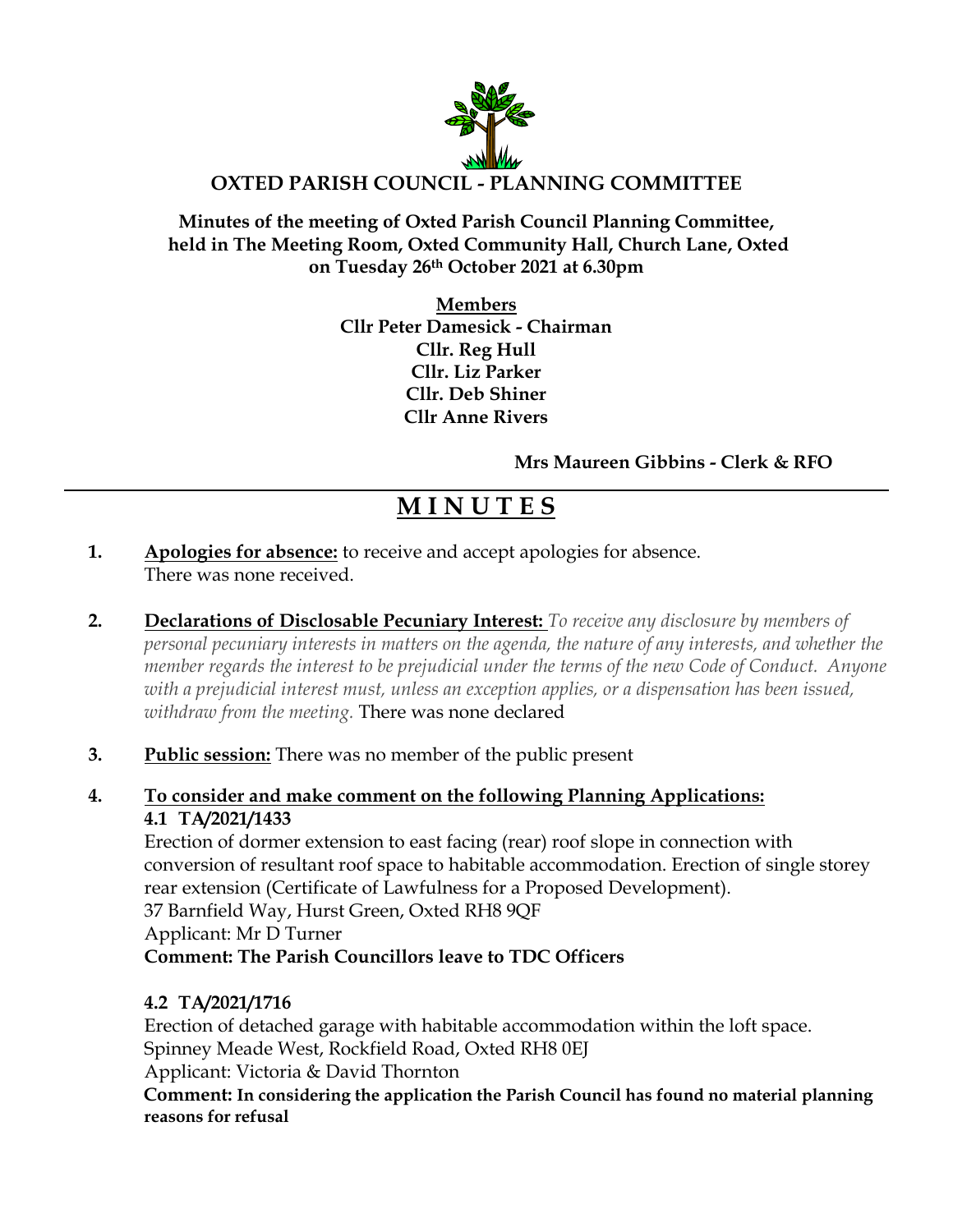#### **4.3 TA/2021/1281**

Demolition of existing single storey rear extension. Erection of part single storey and two storey rear extension, first floor side extension and first floor front extension. Erection of dormer to rear roof slope and two rooflights to front roof slope in connection with conversion of resultant roof space to habitable accommodation. (Amended description) (Amended plans)

83 Pollards Oak Road, Hurst Green, Oxted RH8 0JE

Applicant: Mr & Mrs E Sudre

**Comment: In considering the application the Parish Council has found no material planning reasons for refusal**

#### **4.4 TA/2021/1714**

Two storey flank extension, single storey rear extension and alteration to front entrance roof from flat to pitched with open porch.

1 Paddock Close, Hurst Green, Oxted RH8 0LQ

Applicant: Mr & Mrs Schoeman

**Comment: In considering the application the Parish Council has found no material planning reasons for refusal**

## **4.5 TA/2021/1526**

Proposed change of use from commercial to residential above ground floor retail unit for the creation of 5no. flats and associated access amenities, first floor extension to rear to include landing with balcony area, the insertion of 15no. dormers to front and rear, changes to fenestration and external alterations to include the replacement of existing roof with new pitched roof.

First Floor, 95 to 99 Station Road East, Oxted RH8 0AX

Applicant: Mr Andrew Gross

**Comment: The Parish Councillors object to this application due to the overdevelopment of the site, the dwellings are small and below the minimum standard recommended. There is no parking allowance and therefore does not comply with the TDC parking policy. The addition of a second storey will be discordant with the lower levels.**

#### **4.6 TA/2021/1740/TPO**

T1) - Sweet Chestnut - Reduce height and laterals by 2m to leave a new height of approx. 18m and spread of approx. 13m

4 Farley Park, Oxted RH8 9HY

Applicant: Mrs Susan Siddell

## **Comment: The Parish Councillors leave to Arboriculturist**

## **4.7 TA/2021/703**

Demolition of the existing buildings; Erection of a two-storey building with accommodation in the roof-space fronting onto Barrow Road comprising 10 x two bedroom flats and erection of a two-storey building at the rear of the site adjacent to the railway embankment comprising of 4 x two bedroom. Provision of associated vehicular access, parking and amenity areas. (Amended Plans) 15 Barrow Green Road, Oxted RH8 0NJ

Applicant: Rushmon Homes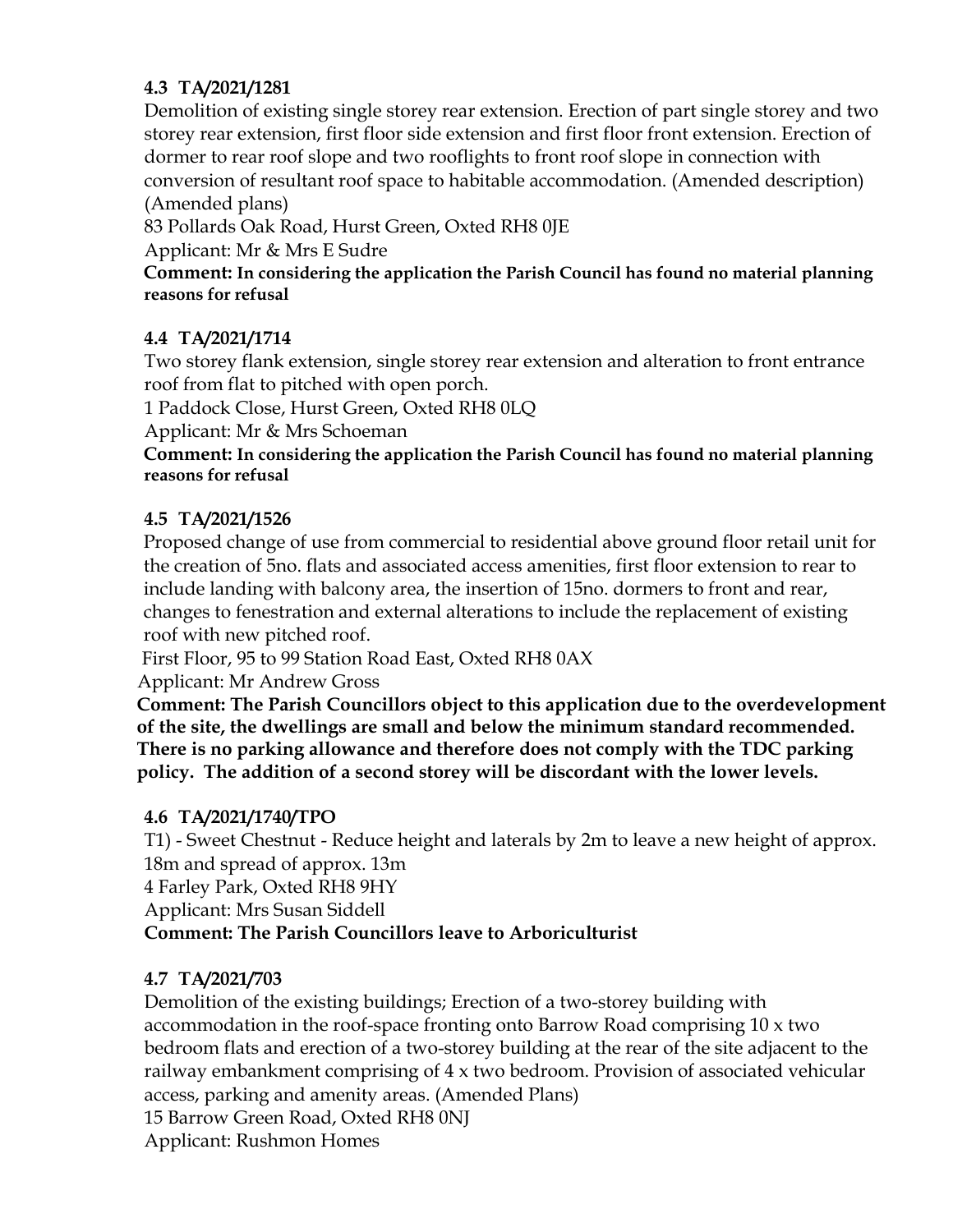**Comment: The Parish Council objects to this application because it is an overdevelopment of the site. Specifically: -**

- **The proposed development is high density (100 dph) for the vicinity and well above the policy guidelines for the area.**
- **There is no 'amenity space'**
- **The number of parking spaces is inadequate relative to the number of flats.**
- **The rear block is directly adjacent to the railway embankment resulting in poor amenity and noise issues for residents.**
- **The rear block is substantially (+3 metres) higher than the garage building it will replace. It adjoins neighbouring gardens and there will be some overlook issues on neighbouring properties.**
- **There is a concern that the arch is not high enough to accommodate amenity vehicles**
- **There is a concern that the drainage will be inadequate**
- **There is likely to be decontamination of the land due to diesel storage tanks. This may impact on the neighbouring properties**

## **4.8 TA/2021/671**

Removal of existing caravan and erection of a log cabin for farm workers in association farm The Shoot Caravan, Foyle Farm, Oxted RH8 9PN

Applicant: Mr & Mrs Henderson

**Comment: In considering the application the Parish Council has found no material planning reasons for refusal**

## **4.8 TA/2021/1597**

Installation of skylight and conservation window. Red Lane Farm, Red Lane, Limpsfield, Oxted RH8 0RT

Applicant: Dr John Hinks

**Comment: In considering the application the Parish Council has found no material planning reasons for refusal**

## **4.9 TA/2021/1684**

Demolition of conservatory and erection of new single storey extension. (Certificate of Lawfulness for proposed use or development)

Woodlands, Wolfs Hill, Limpsfield, Oxted RH8 0QT

Applicant: Mr Buffery

## **Comment: The Parish Councillors leave to TDC Officers**

# **5. Gatwick Airport Consultation**

[www.gatwickairport.com/futureplans](http://www.gatwickairport.com/futureplans)

- **Increased flights will impact on the environment**
- **Airport transport will not increase the use of public transport by travellers**
- **CO2 emissions would be doubled**
- **Climate Change Committee highlights that there should be no increase in air capacity in the UK**
- **Expansion of airport capacity should be considered nationally and not at a regional level.**